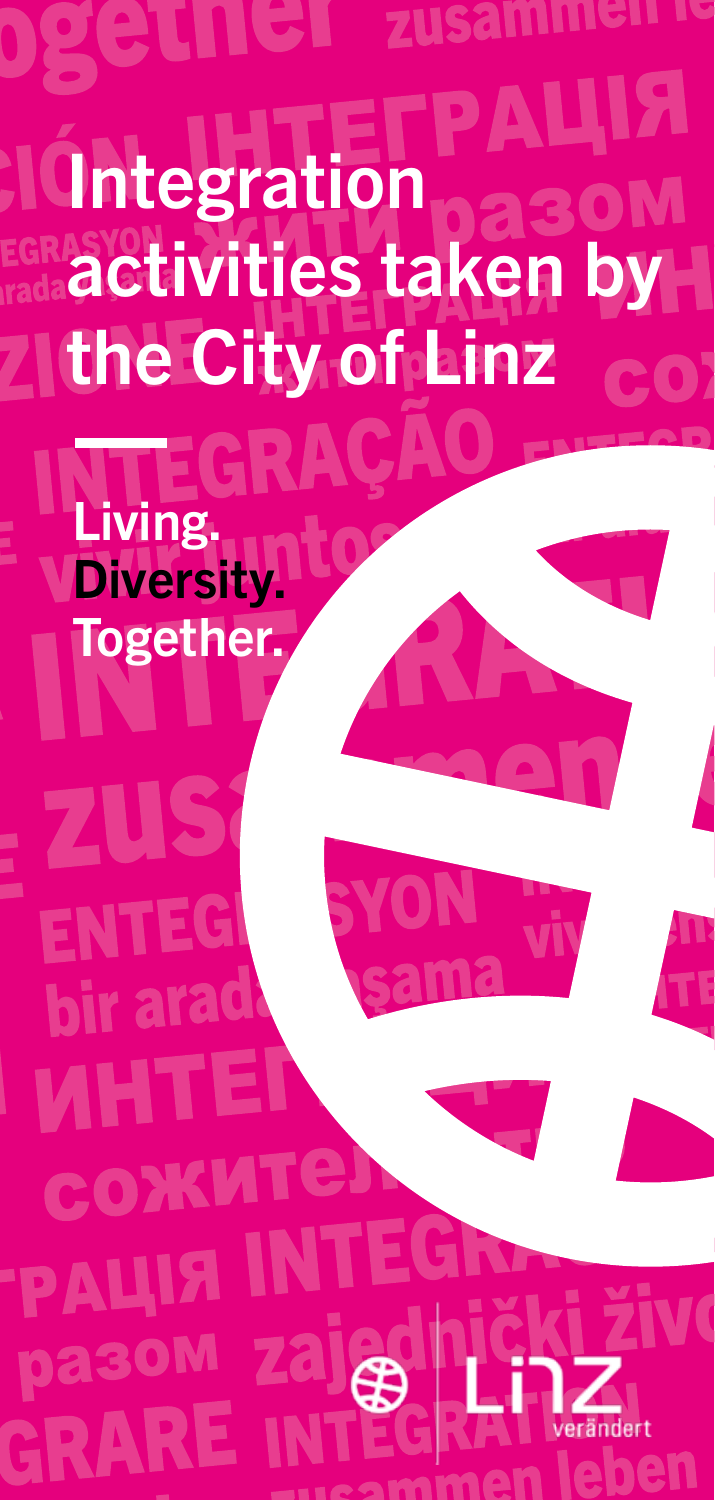## Pillars of integration activities

- I Integration Department
- II Integration Office
- III Advisory Committee for Immigration and Integration

The integration strategy is the foundation of the integration activities in Linz and includes the following fields of action:

- Language and education
- **Employment**
- **Participation**
- **Coexistence**
- Municipal administration



Find the entire integration strategy here!

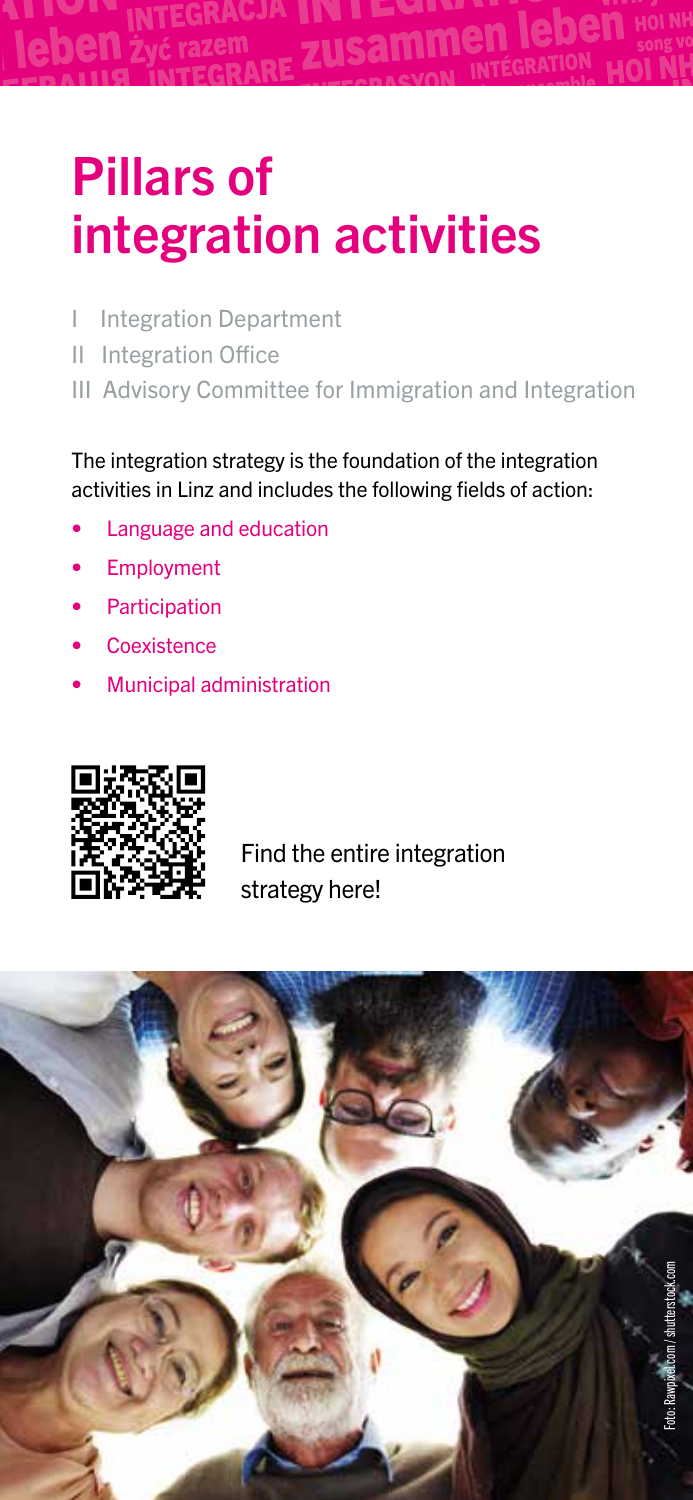### Integration Department

The Integration Department has been joining all local integration actions since 2009 and is headed by City Councillor Regina Fechter since 2017.

#### Welcome to Linz!

Linz is not just an international business location, but also a future-oriented home to people from more than 150 nations. That is why it is a particular concern to facilitate the arrival of new citizens in Linz and to support their integration in the best possible way.



The integration policy of Linz is based on

the enhancement of mutual respect and the demand that its citizens comply with general rules. It is therefore substantial to learn German.

The Integration Office, which also supports the Advisory Committee for Immigration and Integration, is the first port of call when it comes to language promotion services and other matters of incomers.

Regina Fechter City Councillor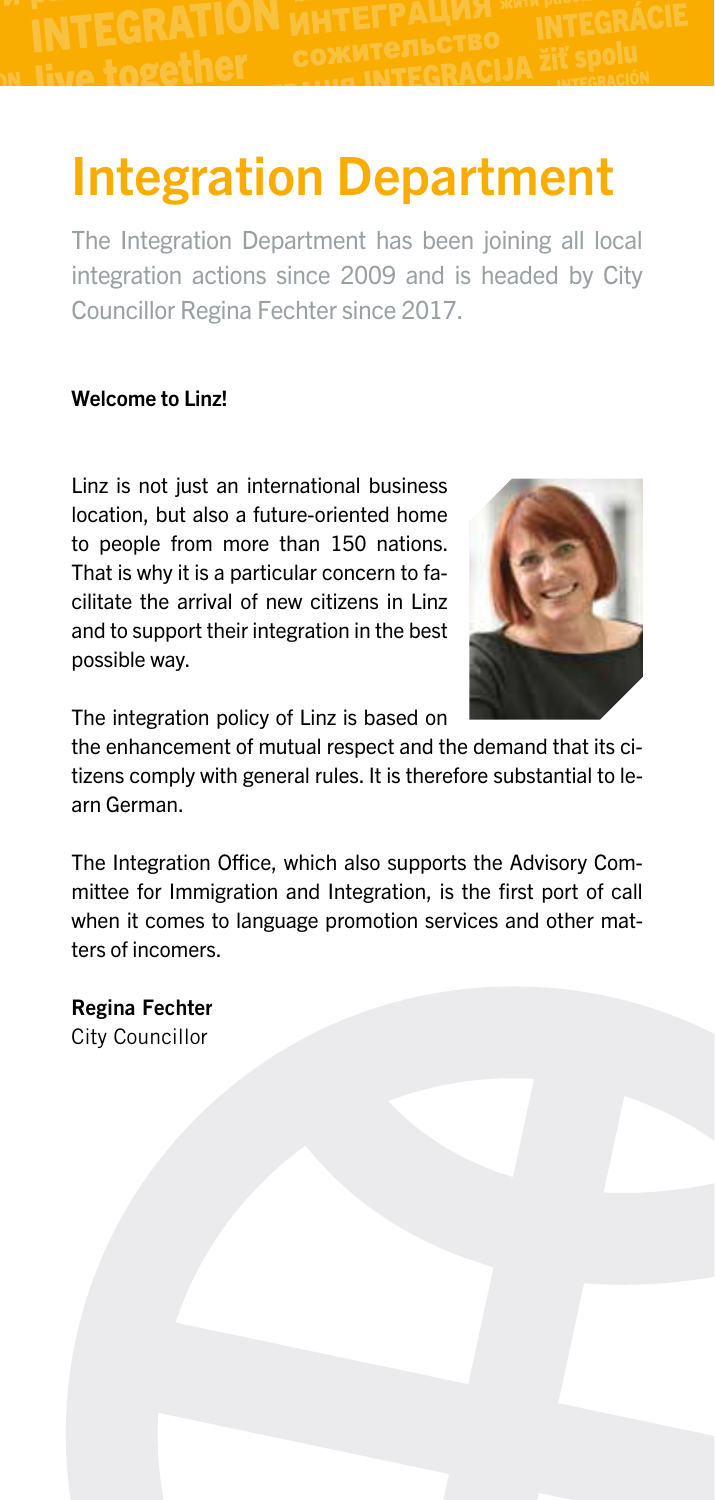## Integration Office

The Integration Office has been the network for matters relating to migration and integration in the City of Linz since 1991.

#### Equal opportunities and peaceful coexistence.

The Integration Office has been dealing for more than thirty years with intercultural dialogue. Cultural and linguistic diversity is applied in everyday life and offers a potential for the whole city of Linz.



With our diverse offers, we aim to promote the knowledge of and understanding for other cultures and perspectives

and thus make an important contribution to equal opportunities and a peaceful coexistence.

#### Rabena Fetahu-Ibrahimi

Head of the Integration Office

#### Objectives, principles and tasks

- Providing information for integration
- Intercultural opening of the municipal administration, for instance with the information guide "Welcome to Linz"
- Raising awareness for the potential of cultural diversity
- Initialization, support and implementation of integration projects and measures for a better coexistence
- Administrative office of the Advisory Committee for Immigration and Integration
- Networking and exchange with integration organizations, NGOs, authorities etc.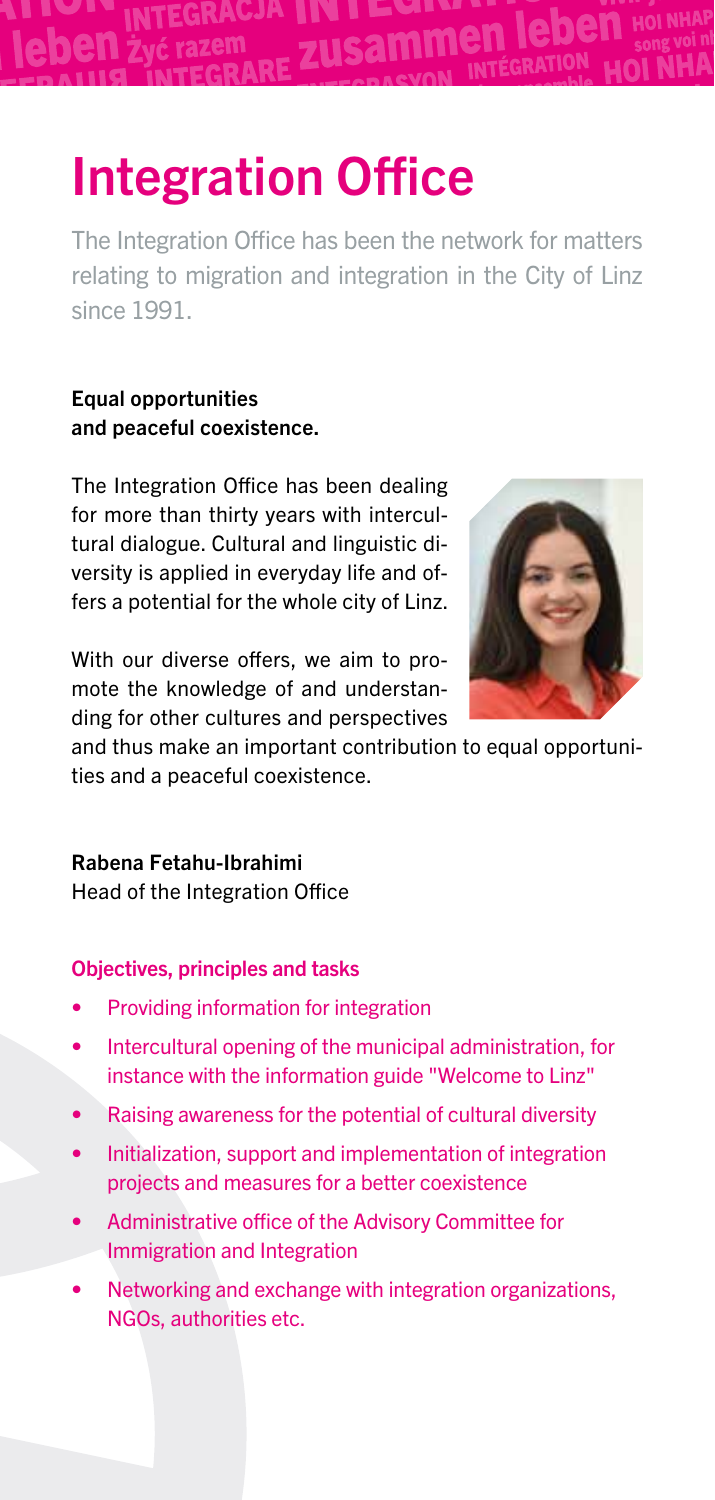## Advisory Committee for Immigration and Integration

The Advisory Committee for Immigration and Integration has been the voice of immigrants in Linz since 1996 and represents their interests on a political level. With a maximum of 21 voluntary members the board adresses the concerns of immigrants on a municipal level.

#### **Objectives**

- Representation of interests of immigrants on a municipal level
- Improvement of the situation of immigrants in different spheres of life like living, education, employment or health
- Fighting prejudice and discrimination
- Implementation of initiatives and projects for more understanding across society
- Demanding the right to vote on a municipal level for all immigrants



Migrations- und Integrationsbeirat Linz